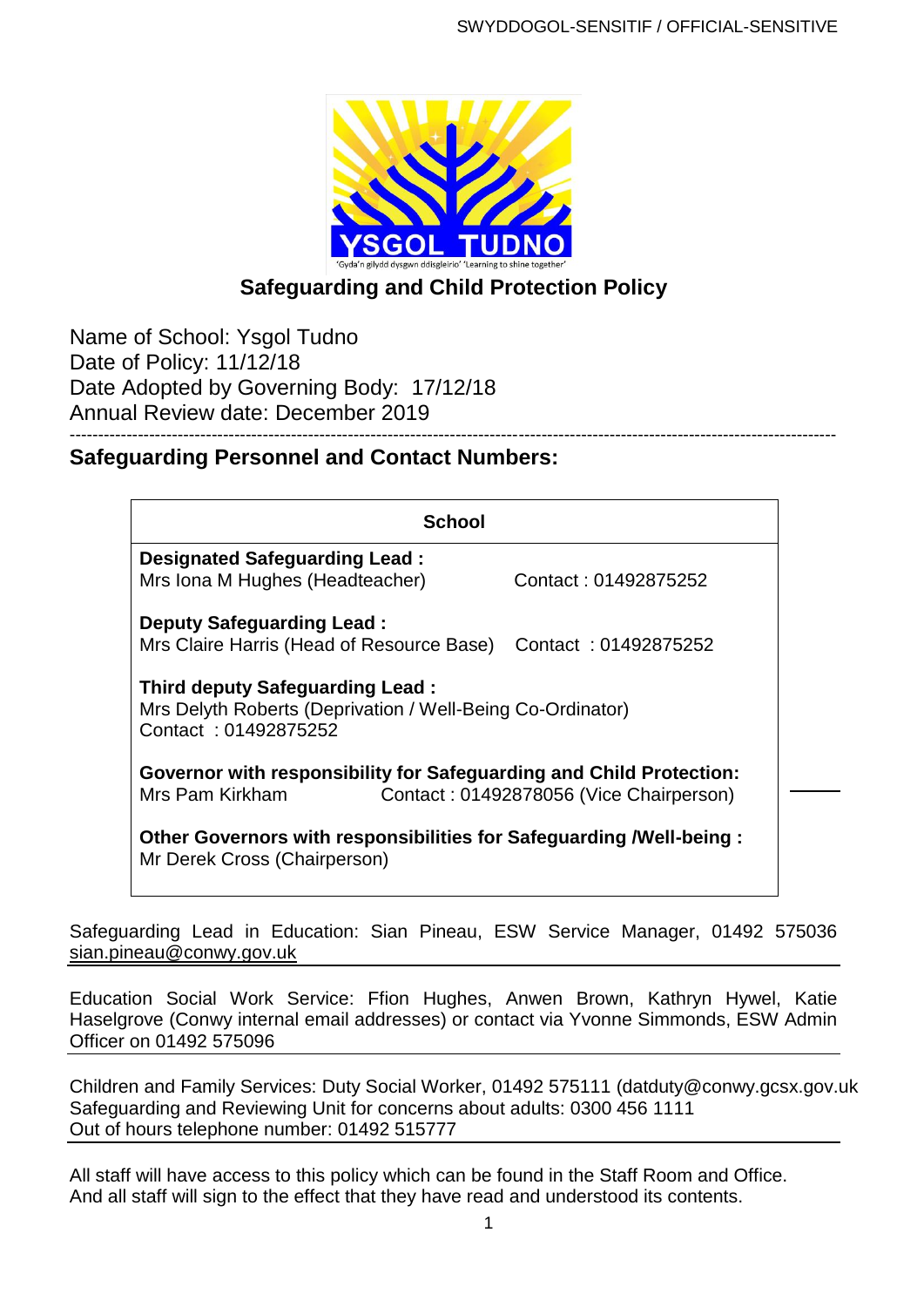Everyone in Education Services shares an objective to help keep children and young people safe.

'Because of their day-to-day contact with individual children during school terms, teachers and other school staff are particularly well placed to observe outward signs of abuse, changes in behaviour or failure to develop.' *(Working Together under the Children Act 2004)*

*Keeping Learners Safe – Welsh Government Circular 158/2015 states:-*

*'Everyone who works in education should share the same goals to keep children and young people safe'. We do this by:-*

- *creating and keeping safe places to learn*
- *Identifying where there are welfare concerns and taking the right action*
- *Helping children and young people to be aware and understand how to stay safe*

*We reach these goals by:-*

- *Stopping unsuitable people working with children and young people*
- *Having safer practice in place*
- *Challenging poor or unsafe practice*
- *Identifying when there's an issue or concern about a child's welfare and taking actions*
- *Working together with other services*

*Welsh Government safeguard children and young people by making sure they follow requirements of:-*

- The Children Act 1989
- The Education Act 2002
- The Children Act 2004
- Section 175 of the Education Act 2002
- Welsh Government Circ 158?2015 Keeping learners Safe
- The Equality Act 2010
- All Wales Child Protection Procedures (2008)
- Social Services & Wellbeing (Wales) Act 2014
- United Nations Convention on the Rights of the Child (UNCRC) 1989 these include 4 key articles relevant to children and education (Article 12/19/28/29)
- The Rights of Children & Young Persons (Wales) Measure 2011
- 'Prevent Duty Guidance' for England & Wales on the duty in the Counter Terrorism and Security Act 2015
- Welsh Government Circular No 009/2014 Safeguarding Children in Education – Handling allegations of abuse against teachers and other staff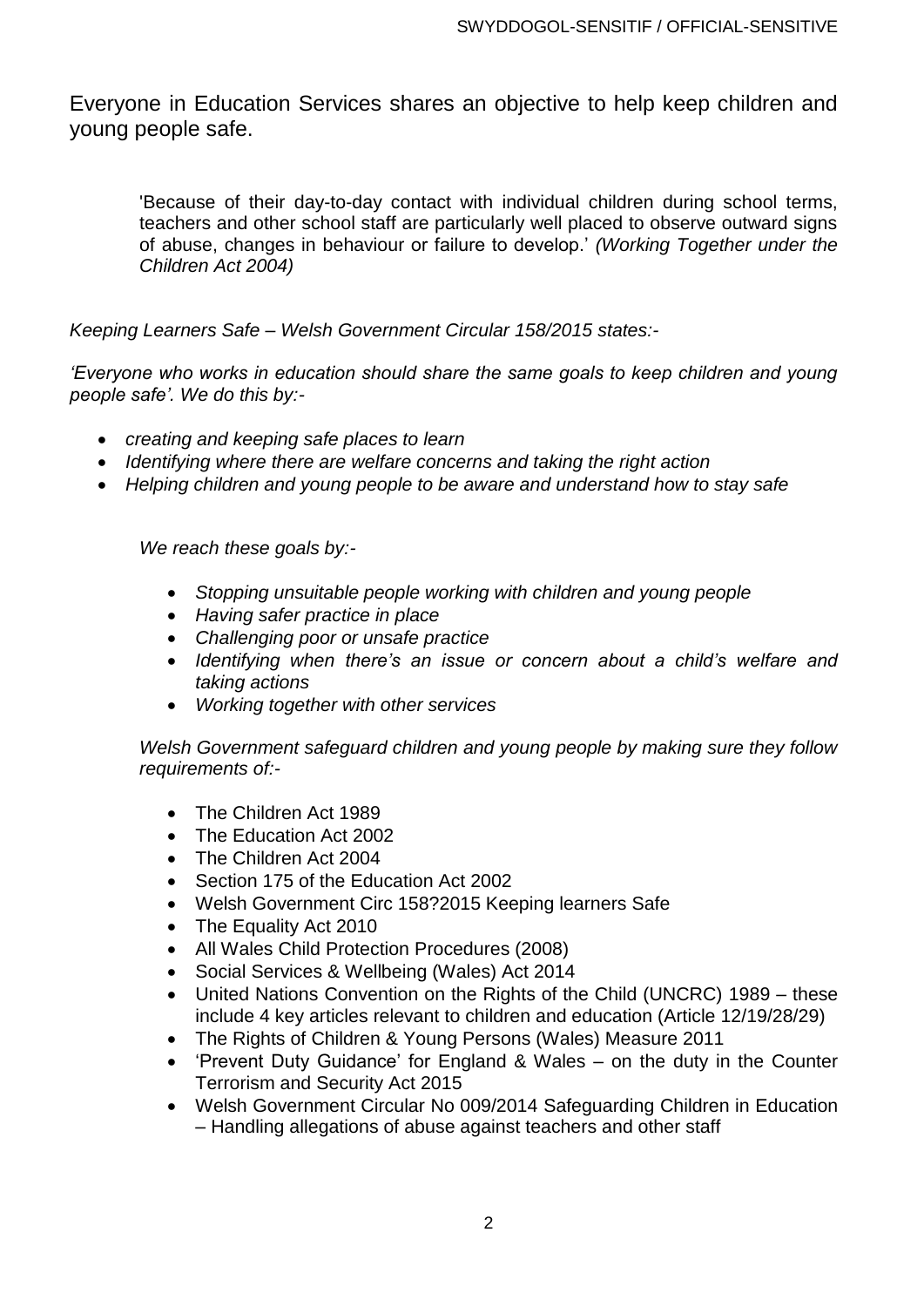# **1. PURPOSE OF A SAFEGUARDING/CHILD PROTECTION POLICY**

An effective whole-school child policy is one which provides clear direction to staff and others about their duties and responsibilities in dealing with Safeguarding and child protection issues. An effective policy also makes explicit the school's commitment to the development of good practice and sound procedures. This ensures that Safeguarding/child protection concerns and referrals may be handled sensitively, professionally and in ways which support the needs of the child.

Our school fully recognises the contribution it can make to protect children and support pupils in school. There are three main elements to our child protection policy.

a) Prevention (eg positive school atmosphere, teaching and pastoral, support to pupils).

b) Protection (by following agreed procedures, ensuring staff are trained and supported to respond appropriately and sensitively to child protection concerns).

c) Support (to pupils and school staff and to children who may have been abused).

This policy applies to all staff and volunteers working in the school to include governors, learning Support Assistants, mid-day supervisors, caretakers, administration as well as teachers, any of whom could be the first point of disclosure for a child.

As well as applying to the list of people set out above, it imposes personal obligation upon them:-

All staff MUST record and report any child protection issues, concerns or suspicions to the Designated Safeguarding Lead in the school, as soon as it is identified and Practically possible and in any case, within 24 hours to the Children and Family Service (as per telephone number on the front page of this policy).

#### **3. SCHOOL COMMITMENT**

We recognize that for our pupils, high self-esteem, confidence, supportive friends and clear lines of communication with a trusted adult can help with the prevention and identification of child abuse. Our school will therefore:

a) Establish and maintain an ethos where pupils feel secure and are encouraged to talk, and are listened to.

b) Ensure that pupils know that there are adults in the school who they can approach if they are worried or are in difficulty.

c) Include in the curriculum activities and opportunities for PSHE, which equip pupils with the skills they need to stay safe from abuse. Further information about these activities and opportunities can be obtained from the school's PSHE coordinators.

d) Include in the curriculum material, which will help pupils develop realistic attitudes to the responsibilities of adult life, particularly with regard to child care and parenting skills. Further information about this material can be obtained from the school's PSHE coordinators.

e) Ensure that wherever possible every effort will be made to establish effective working relationships with parents and colleagues from other agencies.

f) Ensure compliance with the new Curriculum and Ace Agenda in Wales by attending appropriate training and securing a co-ordinated and evidenced based approach in how we work in our school by making the best use of services available to support the health and wellbeing of our pupils.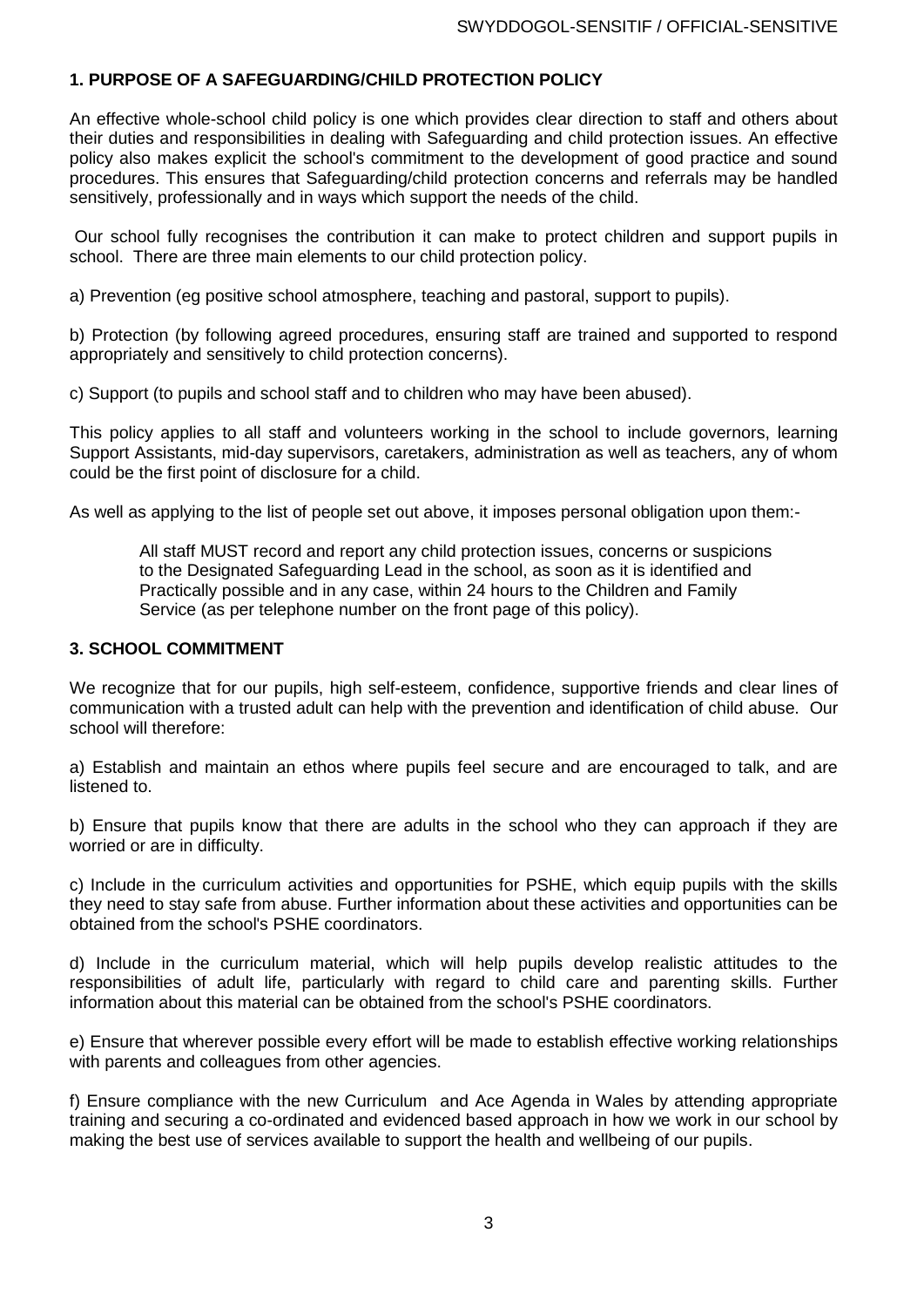### **4. FRAMEWORK**

Schools do not operate in isolation. Child protection is the responsibility of all adults and especially those working with children. The development of appropriate procedures and the monitoring of good practice are the responsibilities of the Regional Safeguarding Childrens Board.

### **5. ROLES AND RESPONSIBILITIES**

**5.1. General Safeguarding -** All adults working with or on behalf of children have a responsibility to protect children. There are, however; key people within schools and the Education Services who have specific responsibilities under child protection procedures. These responsibilities are also outlined in 'Keeping Learners Safe (Circular 158/2015) which is attached. The Head teacher or in her absence the Deputy Safeguarding Lead (previously known as the Child Protection Co-ordinator) have this responsibility within our school. The head teacher will ensure that all school staff are aware of who the nominated Designated Senior Persons are, and are aware where the All Wales Child Protection Procedures are situated. All members of staff should also be in receipt of the small Child Protection Leaflet (2010). Any queries regarding procedures or referrals should be directed at the Designated Safeguarding Lead for Education.

**5.2.** It is the role of the designated teacher to ensure that local child protection procedures are followed within the school, and to make relevant referrals to the named agencies according to the guidance given. Additionally, it is their role to ensure all staff employed within the school are aware of the schools internal procedures, to advise staff and to offer support to those requiring this.

**5.3** It is the role of the Head Teacher to make sure that child protection policies are in place, that there are enough resources and time for the Designated Senior Person, and that all staff and volunteers understand what to do and feel able to raise concerns.

**5.4** The roles and responsibilities of the named governor responsible for child protection ensure that the school has an effective policy, that child protection procedures are complied with, and to support the school in this aspect. Governors are not given details relating to specific child protection situations to ensure confidentiality is not breached.

Our Governing Body ensures that the school has a child protection policy and procedures in place that are looked at every year; these are available to parents and carers if they ask; are available in a youth friendly version that pupils can understand; have steps in place to deal with reports against members of staff and support new staff.

**5.5.** The Education Services Designated Safeguarding Lead provides advice, support, and ensures that appropriate training is undertaken. They can also make referrals to the Regional Safeguarding Childrens Board and can raise concerns about procedures on behalf of the school.

5.6 Radicalisation - All members of school are aware of the Welsh Governments published guidance on – Respect and Resilience; Developing community cohesion – a common understanding for schools and their communities which sets out the role that schools have in developing and supporting strategic approaches to promoting and maintaining community cohesion and eradicating violent extremism (2011). During 2012 the UK Government launched a refocused Prevent Strategy – details of which can be found in the 'Keeping Learners Safe Document' (page 51, & 52).

- As part of our ongoing safeguarding and child protection duties we are fully behind the government's *Prevent Strategy*.
- From 1 July 2015 all schools are subject to a duty under section 26 of the Counter-Terrorism and Security Act 2015, in the exercise of their functions, to have "due regard to the need to prevent people from being drawn into terrorism". This duty is known as the *Prevent Duty for Schools.*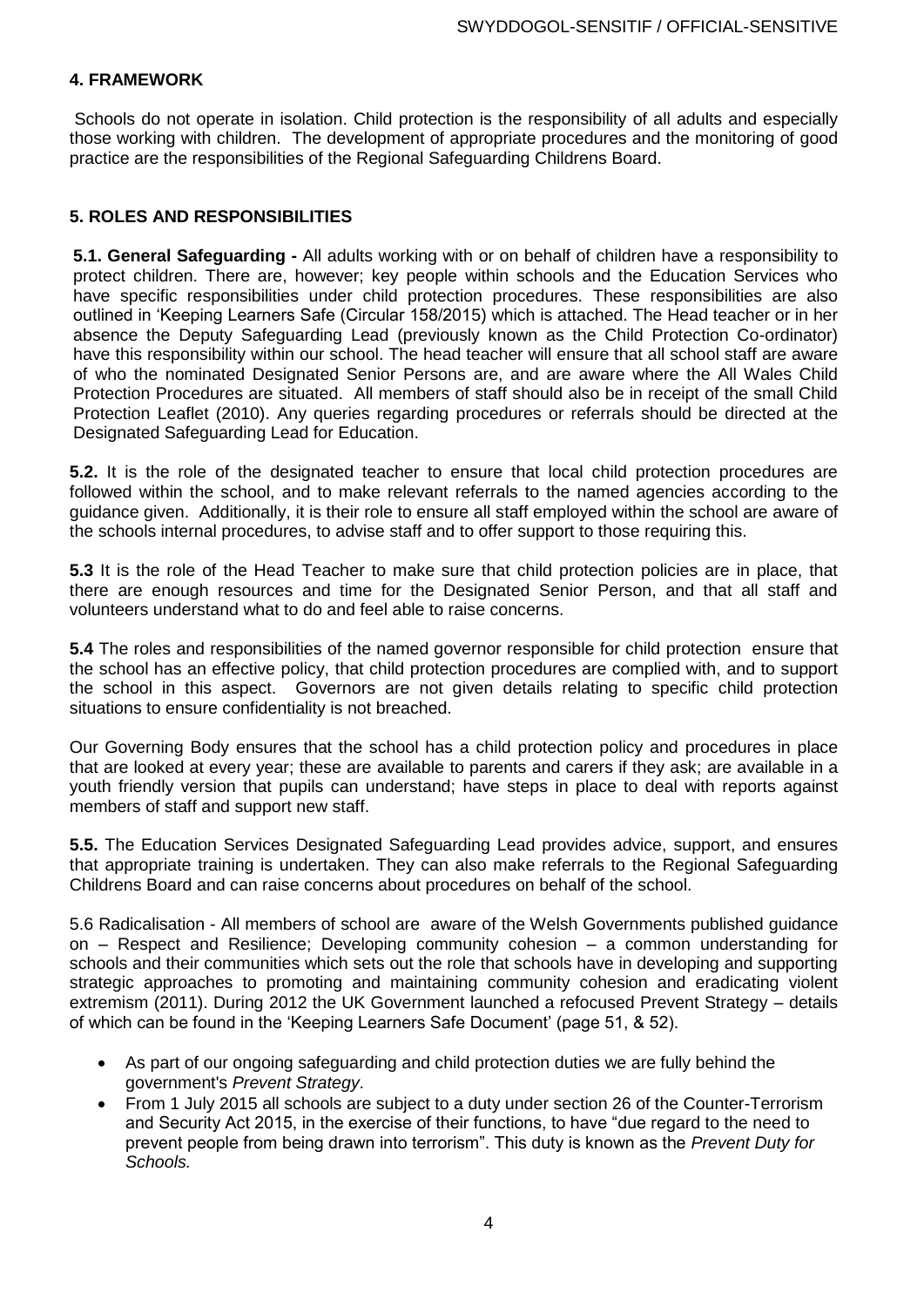*The statutory guid*ance refers to the importance of *Prevent* awareness training to equip staff to identify children at risk of being drawn into terrorism and to challenge extremist ideas. The Home Office has developed a core training product for this purpose – Workshop to Raise Awareness of Prevent (WRAP). All our Key staff have received WRAP training sessions from North Wales Police on what *Prevent* is about and how to deal with any issues they may see inside or outside school.

5.7 **Social Services and Wellbeing Act (Wales) Act -** All members of staff are aware of this Act, which has been implemented since April 2016. The Act fundamentally changes the way social services work. Wellbeing underpins the whole system, linking through to the role that early intervention and prevention can play in promoting wellbeing. Safeguarding reforms under this Act include a strengthened legal framework for safeguarding children and vulnerable adults. The Act reinforces existing safeguarding arrangements for children through the introduction of a new duty to report to the local authority any child suspected of being at risk of, or experiencing, abuse or neglect, including vulnerable adults.

 Prevention and early intervention are critical to successful outcomes in supporting families, particularly those with complex needs. Co-operation across the school, makes a real difference.

### 5.8 **Violence against Women, Domestic Abuse and Sexual Violence (Wales) Act 2015**

The Act is a landmark piece of legislation, breaking new ground as the first law of its kind in the UK. The Act received Royal Assent on 29 April 2015 and seeks an improved collective public sector response, stronger leadership and a more consistent focus on the way we tackle these issues in Wales and help victims, but more importantly it seeks to stop the abuse happening in the first place.

The Act has a focus on education; Local Authorities will be required to report how they are tackling these issues, including school, for example through lessons on healthy relationships. The Act also provides Welsh Ministers with powers to publish guidance documents to help relevant authorities meet the aims of the Act. These will include: the National Training Framework, Ask and Act, Commissioning, Perpetrators, Older People and Multi Agency Collaboration.

The Act addresses domestic abuse and sexual violence perpetrated against all people in Wales, irrespective of gender or sexual orientation, it also addresses violence perpetrated against a woman or man arising directly or indirectly from values, beliefs or customs relating to gender or sexual orientation. There is also no age limit on the Act so children who witness or experience such violence or abuse and older people are included.

In our school all staff have completed the safeguarding mandatory training as required.

### **6. PROCEDURES**

We will follow the procedures set out in the All Wales Child Protection Procedures and within the Child Protection Procedures produced for all Education Services in April 2010 in leaflet form. (currently under review)

Adhere to the procedures set out in the Welsh Government circular 002/2013: 'Disciplinary and Dismissal Procedures for School Staff'

Ensure that recruitment and selection procedures are made in accordance with Welsh Government guidance, 'Keeping Learners Safe' Circular 158/2015

Pay due regard to the 'Prevent Duty Guidance' for England & Wales – the duty in the Counter Terrorism and Security Act 2015.

Pay due regard to any other new specific pieces of legislation that come into force.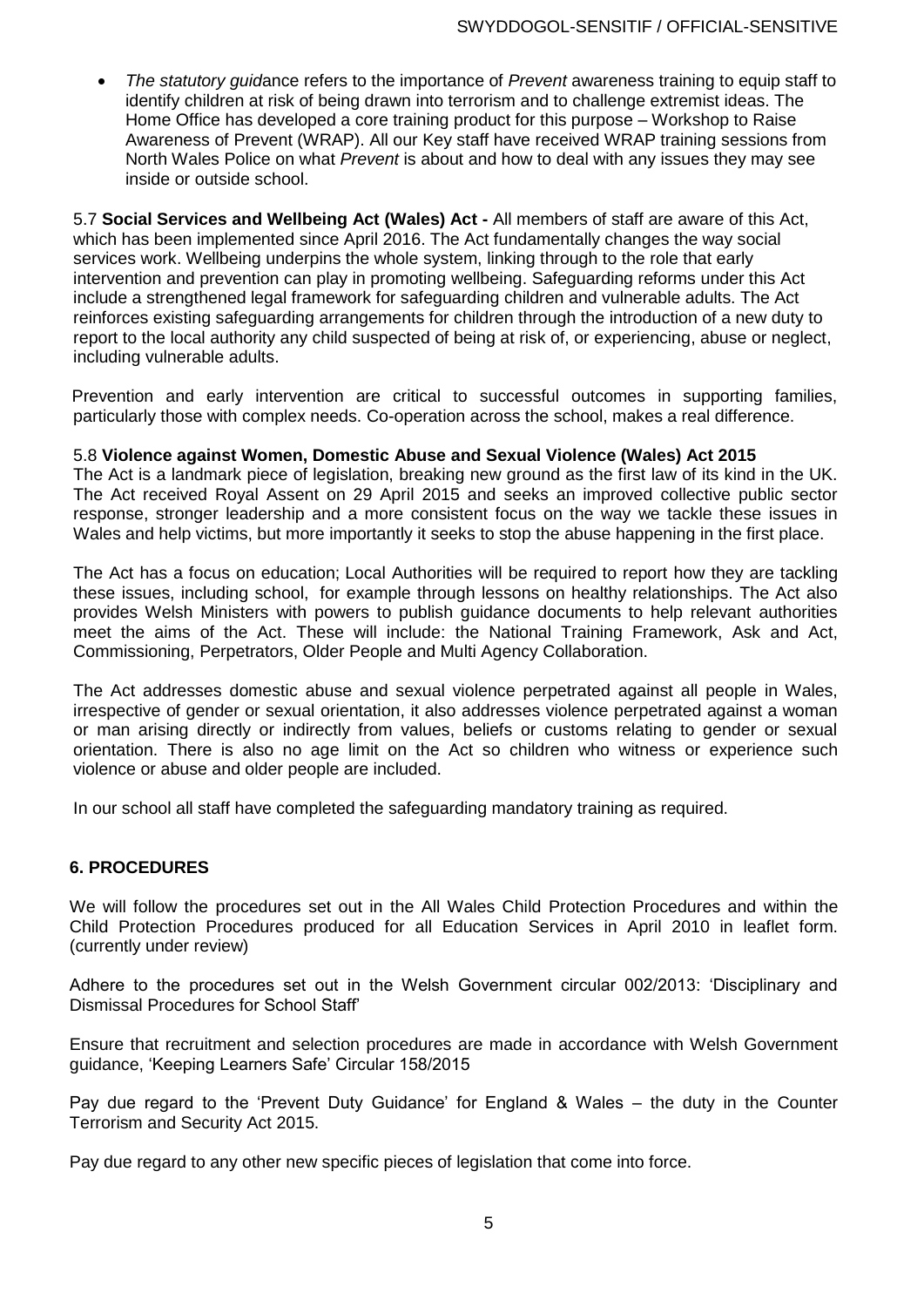All Staff are kept informed about child protection procedures, through induction, briefings and awareness training – and staff are to be kept informed regularly who the nominated person is and her deputy in her absence

All staff will have a face to face interview on induction for new staff, outlining safeguarding procedures and responsibilities, and these interviews will be recorded and filed appropriately

 Other adults visiting the school (e.g. peripatetic teachers, learning support staff) will be advised of the schools policy and the named person to whom they should raise any concerns with.

 A statement in the school prospectus will inform parents and carers about our school's duties and responsibilities under the All Wales Child Protection Procedures.

- Notify the local social service team if:-
	- A pupil on the child protection register is excluded either for a fixed term or permanently and
	- If there is an unexplained absence of a pupil on the child protection register for more than two days from the school (or one day following a weekend)
	- When a pupil on the child protection register leaves we will transfer information to the new school immediately and inform Children & Family & Safeguarding Service.
	- Refer immediately any child protection concerns to the appropriate Departments.
	- Refer immediately any concerns in relation to a vulnerable adult (e.g. parent)

#### **7. TRAINING AND SUPPORT**

Our school will ensure that the head teacher; who is the senior designated person , two other nominated members of staff and the nominated governor for child protection attend training relevant to their role on an annual basis. All staff will undertake awareness raising training during their induction into the school and periodically to refresh and update their knowledge and understanding. Support will be available for staff from the headteacher in the first instance, and from other members of the school's management team where there are concerns or queries about child protection. School staff should know their personal responsibilities, and agreed local procedures, be vigilant in identifying cases of abuse, and know how to support a child who discloses abuse.

Staff working in the school, who have become involved with a child who has suffered harm, or appears to be likely to suffer harm may find the situation upsetting and/or professionally and morally difficult. Staff will be supported either by their supervision who may consider further support from the school Desingated Person, Local Authority Safeguarding Lead and/or Occupational Health and HR.

Designated Senior Persons can also access Peer support via the Community of Good Practice group, which facilitates networking support from other Leads and LA staff.

#### **8. PROFESSIONAL CONFIDENTIALITY**

Confidentiality is an issue, which needs to be discussed and fully understood by all those working with children, particularly in the context of child protection. The only purpose of confidentiality in this respect is to benefit the child. A member of staff must never guarantee confidentiality to a pupil nor should they agree with the pupil to keep a secret, as where there is a child protection concern this must be reported to the named person and may require further investigation by appropriate authorities. This would lead to a breakdown in trust of adults by the pupil and could potentially compromise their wellbeing and safety. The designated senior person in our school will invoke the local agreed guidelines and procedures, where there is a cause for concern. Staff will be informed of relevant aspects in respect of child protection on a 'need to know basis' only. Any information shared with a member of staff in this way must be held confidentially to themselves.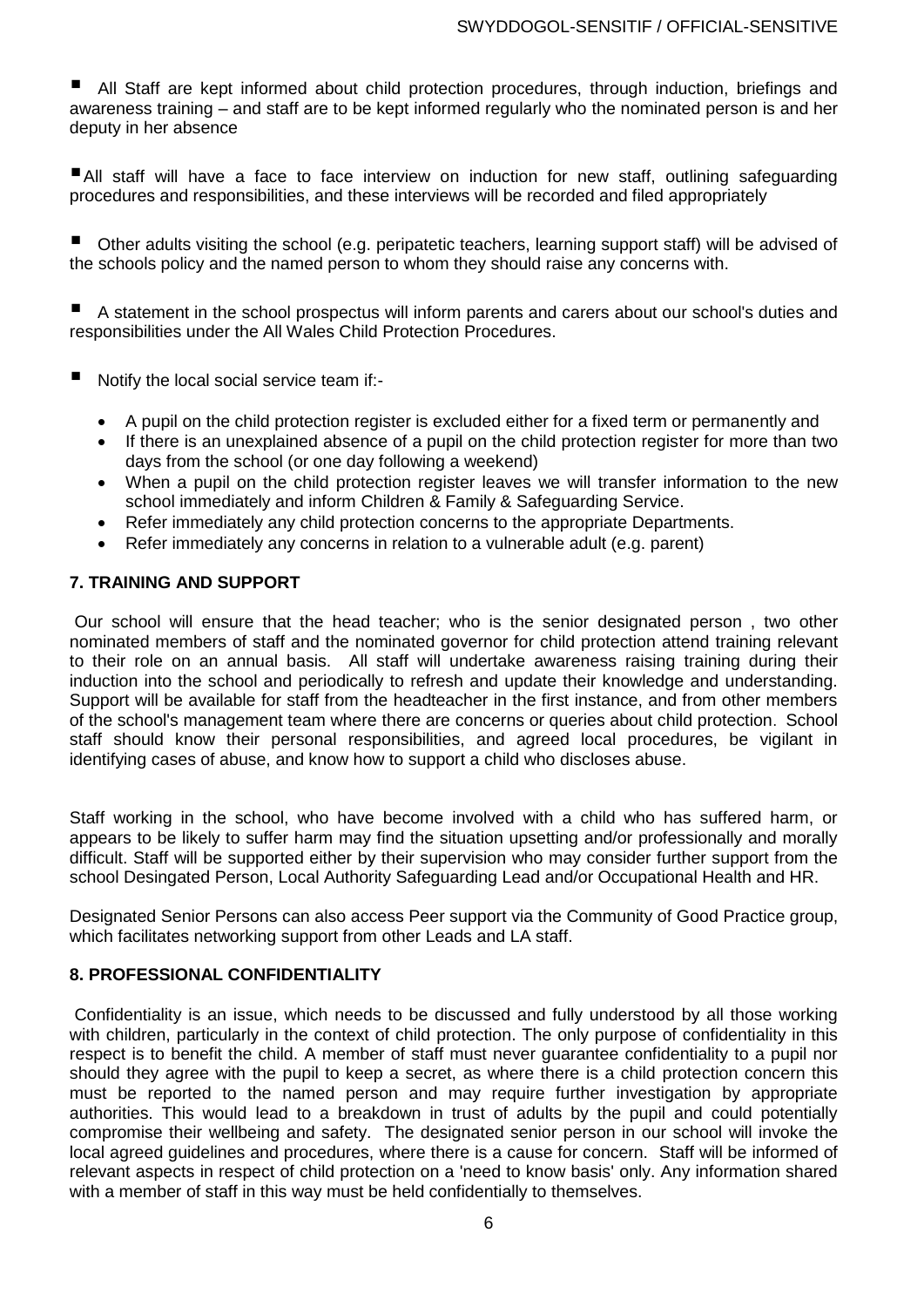# **9. Allegations made against Members of Staff**

The school will follow the Welsh Government Circular No:009/2014 Safeguarding Children in education – Handling allegations of abuse against teachers and other staff. The Head Teacher and Designated Senior Person will ensure that they are fully aware of the relevant legislation and guidance in relation to procedures required when an allegation is made against a professional. (Guidance can be found on [www.wales.gov.uk\)](http://www.wales.gov.uk/).

All staff understand and would follow the procedures if an allegation is made against any member of staff and in the case of the Head Teacher, would alert the Governor responsible for Safeguarding/Chair of Governors.

# **9.Whistleblowing:**

Please adhere to the schools whistle blowing policy.

Whistleblowing Governor: In the event that this governor does not feel able to follow the school's whistle blowing policy but remains concerned the governor must discuss concerns with an appropriate body. In this situation the Local Authority, the Police, Social Services or the NSPCC helpline could be contacted.

### **10. RECORDS AND MONITORING**

Well-kept records are essential to good Safeguarding/ child protection practice. Our school is clear about the need to record any concerns held about a child/children, incident or disclosure within our school, the status of such records and when these records should be passed over to other agencies. A record will be made of the concern raised and action taken. These records are kept in a confidential and secure manner.

### **11. SAFER RECRUITMENT**

The school is committed to the principles of safer recruitment and, as part of that, adopts recruitment procedure that help deter, reject and/or identify people who might pose a risk to children. Safe recruitment process are followed as per the Welsh Governments Keeping Leaners Safe Guidance 158/2015, chapter 5.

The school will ensure that safer recruitment processes are robust in terms of DBS, risk assessments, publicity materials, recruitment website, advisements, candidate information etc. The school will adhere to the Local Authority Recruitment Procedures and the Welsh Government Safer Recruitment Guidance.

### **12. SAFE SCHOOL, SAFE STAFF**

- **Many of our pupils may have difficulty in talking about sensitive issues and some lack the** vocabulary for this. Staff must/will be aware of the pupil's preferred style of communication and their individual additional needs if we are to be able to provide a safe environment for our pupils. When engaging with pupils all staff must/will be aware of the potential for misinterpreting our pupils' efforts to raise a child protection concern or issue.
- Staff working in a one-to-one situation with a pupil should ensure that they are positioned so as to be visible and audible to other staff where there may be a possibility of misinterpretation of their interaction with a pupil.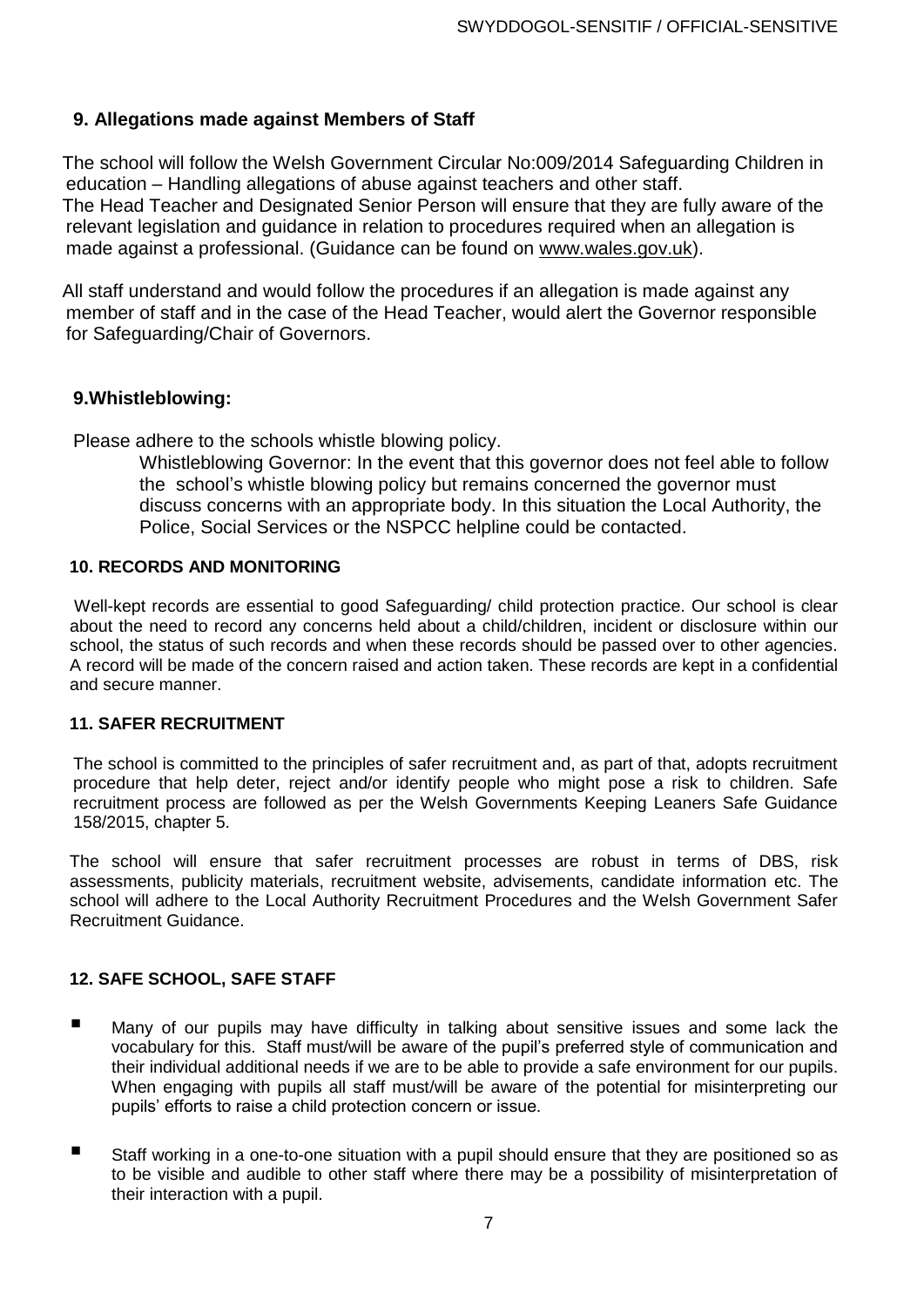- School staff are informed about counselling and/or giving advice to children/ young people about sexual matters through the school policy on sex and healthy relationships education.
- School staff are familiar with the Signs of Abuse (Appendix 1)
- School staff are aware of legislation such as the All Wales Protocol for the Management of Young People Engaged in Sexually Harmful Behaviour; the Child Sexual Exploitation Safeguarding Guidance from Welsh Government, and the HM Government – Prevent Duty Guidance: for England & Wales (guidance for specified authorities in England & Wales on the duty in the Counter-Terrorism and Security Act 2015.
- School staff work hard to maintain effective partnerships with parents and carers, and they should be aware that this policy might affect this working relationship at a given time. However, we will maintain our commitment to working with parents and carers to the benefit of all pupils. Sensitive and supportive handling of these issues, whilst affirming that the pupils in our care are our first priority, will help maintain this working relationship.
- All staff are required to complete <sup>a</sup> Disclosure and Barring check, which has replaced the Police Records and CRB checks and to sign a declaration regarding convictions relating to the harm of children during their application process. Staff who deliberately seeks to mislead the school in respect of this will be subject to dismissal.
- Where a member of staff is subject to an accusation of abuse, this will be fully investigated under the school's disciplinary procedures and All Wales Child Protection Procedures Part 4. Advice should also be sought from a Senior Officer in Education Services and Conwy's Education Designated Safeguarding Lead. Any suspected or alleged abuse must be reported to Children & Family & Safeguarding Service or the Police.

### **13. STAFF CODE OF CONDUCT**

All staff (paid and Voluntary) are expected to adhere to a code of conduct in respect of their contact with pupils and their families. Teaching Standards expect all teachers to safeguard children's wellbeing and maintain public trust in the teaching profession as part of their professional duties. Children will be treated with respect and dignity and no punishments, detention, restraint, sanctions or rewards are allowed outside of those detailed in the schools Behaviour Management Policy. Whilst it would be unrealistic and undesirable to preclude all physical contact between adults and children, staff are expected to exercise causation and avoid placing themselves in a position where their actions might be open to criticism or misinterpretation. Where incidents occur which might otherwise be misconstrued, or in the exceptional circumstances where it becomes necessary to physically restrain a pupils for their own protection or others safety this will be appropriately recorded and reported to the Head teacher and Parents immediately.

For their own safety and protection, staff should exercise caution in situation where they are alone with pupils. Other than in formal teaching situations; for example during musical instrument tuition, the door to the room in which the 1:1 coaching, counselling or meeting is taking place should be left open. Where this is not practicable because of the need for confidentiality, another member of staff will be asked to maintain a presence nearby and a record will be kept of the circumstances of the meeting. All rooms that are used for the teaching or counselling of pupils will have clear and unobstructed glass panels in the doors.

School staff should also be alert to the possible risks that might arise from social contact with pupils outside of the school. Home visits to pupils and their families should only take place with the knowledge and approval of the Head Teacher. Any unplanned contact or suspected infatuations or 'crushes' will be reported to the Head teacher immediately.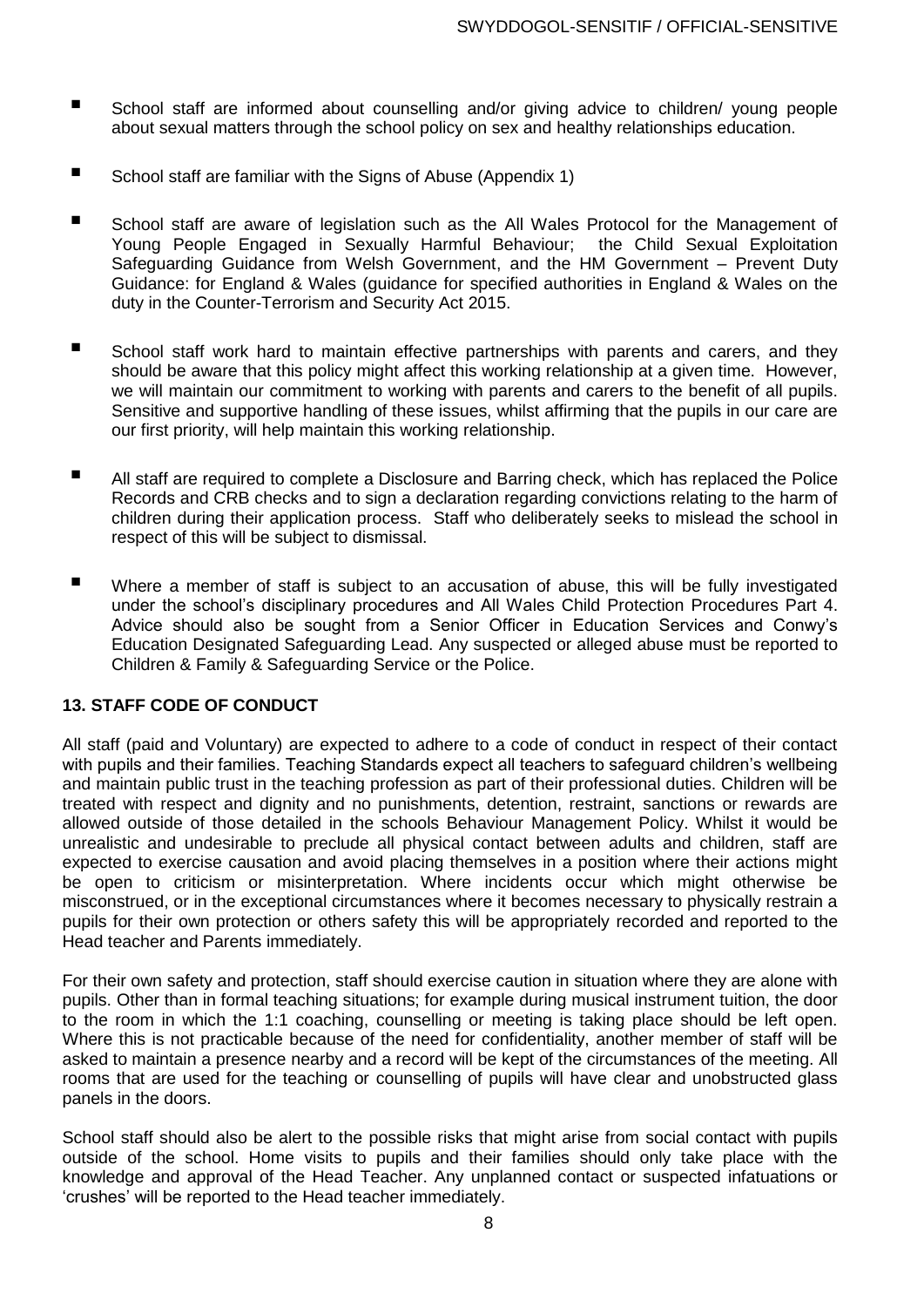Staff will only use school's digital technology resources and systems for professional purposes or for uses deemed 'reasonable' by the Head and Governing Body. Staff will only use the approved school email, school learning platform or other school approved communication systems with pupils or parents/carers and only communicate with them on appropriate school business and will not disclose any person information e.g. email address or telephone numbers. Staff will not use personal cameras (digital or otherwise) or camera phones for taking and transferring images of pupils or staff without permission and will not store images at home.

Staff should be aware of the schools whistle blowing procedures and all Wales Child Protection Procedures and share immediately any disclosure or concern that relates to a member of staff with the Head teacher or one of the Designated Safeguarding Leads and if the issue is in regards to the Head teacher, then the Chair of Governors should be contacted.

# **14.Extended school and off-site arrangements:**

All extended and off site activities are subject to a risk assessment to satisfy health and safety and safeguarding requirements. Where extended school activities are provided by and managed by the school, our own safeguarding/ child protection policy and procedures apply. If other organisations provide services or activities on our site we will check that they have appropriate procedures in place, including safer recruitment procedures.

When our pupils attend off-site activities, including day and residential visits, we will check that effective safeguarding/ child protection arrangements are in place.

# **15. VOLUNTEERS**

A volunteer is defined as a person who performs an activity which involves spending time, unpaid (expect for travel and other approved out of pocket expenses) doing something which aims to benefit someone (individuals or groups).

Any parent or other person/organisation engaged by the school to work in a voluntary capacity with pupils will be subject to all reasonable vetting procedures. Volunteers will be subject to the same code of conduct as paid employees of the school.

# **16. OUTSIDE PROVIDERS**

If the school is calling on the Services of outside providers either within the school or sending pupils off site. The school will ensure that all safeguarding arrangements are robust e.g. that they have checked that the providers have staff who have a current DBS, have undertaken child protection training, the staff know who to contact if an allegation is made, that all health and safety requirements are complied with together with ensuring that any identified risk assessments are adhered to.

# **17. ATTENDANCE AT CHILD PROTECTION CONFERENCES**

The headteacher (or designated senior person/s) will attend a child protection conference called in respect of a pupil. He/she may be accompanied by other relevant staff (eg the pupil's pastoral teacher) if this is of benefit to the pupil. Staff attending such conferences will be offered support and access to appropriate counselling if they wish to receive this.

# **18. SUPPORTING PUPILS AT RISK OR WITH ADDITIONAL NEEDS**

Our school recognises that children who are abused or who witness violence may find it difficult to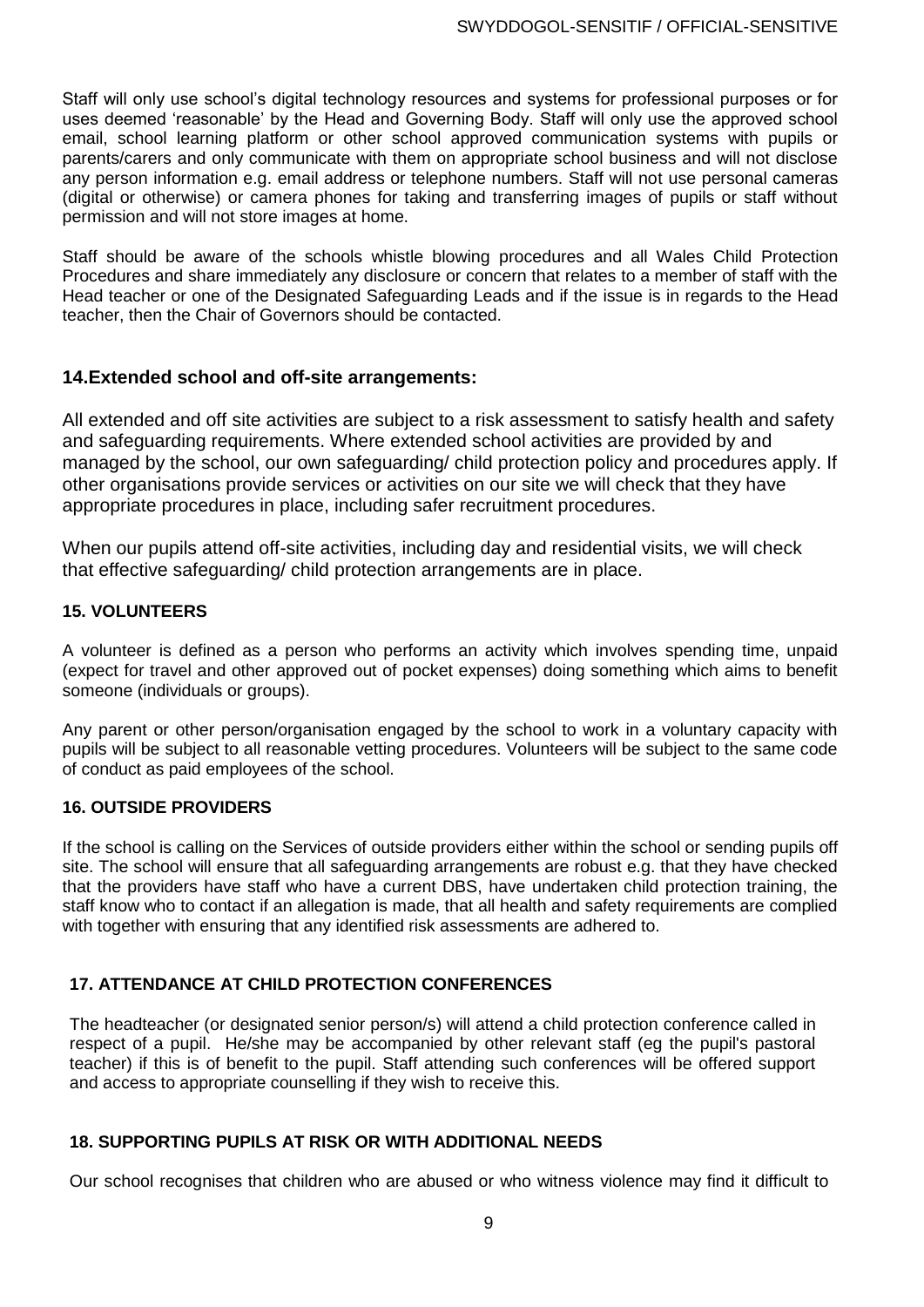develop a sense of self-worth and to view the world in a positive way. This school may be the only stable, secure and predictable element in the lives of children at risk. Whilst at school, their behaviour may still be challenging and defiant. It is also recognised that some children who have experienced abuse may in turn abuse others. This requires a considered, sensitive approach in order that the child can receive appropriate help and support.

This school will endeavour to support pupils through:

a) The curriculum to encourage self-esteem and self-motivation.

b) The school ethos which promotes a positive, supportive and secure environment and which gives all pupils and adults a sense of being respected and valued.

c) The implementation of school behavior management policies (required under the Code of Practice, 2002 Education Act – currently under revision)

d) A consistent approach, which recognises and separates the cause of behaviour from that which the child displays. This is vital to ensure that all children are supported within the school setting.

e) Regular liaison with other professionals and agencies that support the pupils and their families.

f) A commitment to develop productive, supportive relationships with parents, whenever it is in the child's interests to do so.

g) The development and support of a responsive and knowledgeable staff group, trained to respond appropriately in child protection situations.

This policy should be considered alongside other related policies in school. These include for example, the teaching of PSE, the policy on sex and relationships education,the policy for management of pupils' behaviour, the health and safety policy, anti-bullying policy, and food & fitness policy/guidelines, and the duty on schools to prevent people from being drawn into terrorism.

We recognise that, statistically, children with behavioural difficulties and disabilities are most vulnerable to abuse. School staff who work, in any capacity, with children with profound and multiple disabilities, sensory impairment and/or emotional and behaviour problems will need to be particularly sensitive to signs of abuse. It must also be stressed that in a home environment where there is domestic violence, drug or alcohol abuse, children may also be vulnerable and in need of support or protection.

### **Child in Need of Care and Support Plan**

The law about assessment of needs of children in Wales is now in Parts 3 and 4 of the Social Services and Well-being (Wales) Act 2014. Sections 37-39 Social Services and Well-being (Wales) Act 2014; Care and Support (Eligibility) (Wales) Regulations 2015 and Care and Support (Care Planning (Wales) Regulations 2015; Part 4 Code of Guidance

A child will be eligible for a service if:

- 1. the need arises from circumstances such as their age or health
- 2. and it relates to their personal well-being outcomes
- 3. and it cannot be met by their parents, wider family or community services
- 4. And it can only be met by their local authority arranging or providing the service or making direct payments.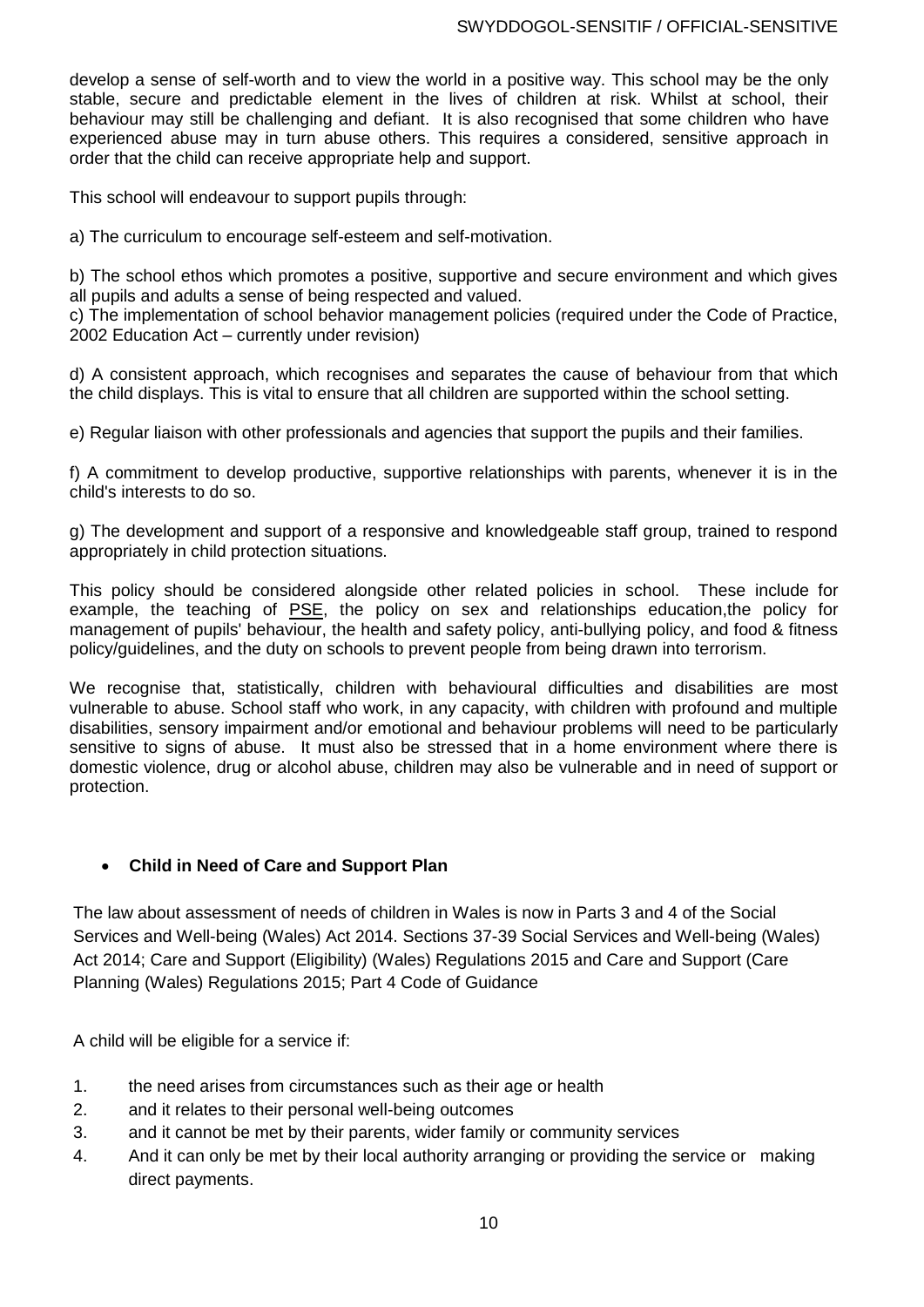If the child is eligible for a service, a **Care and Support Plan** will be agreed.

As a school will we refer as appropriate to Children Services if it is recognised that a child would benefit from a Child in Need of support plan with the permission of the parent/carer.

### **Child Sexual Exploitation (CSE)**

CSE is a type of sexual abuse in which children are sexually exploited for money, power or status. Children or young people may be tricked into believing they are in a loving, consensual relationship. They might be invited to parties and given drugs and alcohol. They may also be groomed online. Some indicators of children being sexually exploited are: going missing for periods of time or regularly coming home late, regularly missing school or education or not taking part in education, appearing with unexplained gifts or new possessions, associating with other young people involved in exploitation, having older boyfriends or girlfriends, suffering from sexually transmitted infections, mood swings or changes in emotional wellbeing, drug and alcohol misuse and displaying inappropriate sexualised behaviour.

A Child under the age of 13 in not legally capable of consenting to sex (it is statutory rape) or any other type of sexual touching. Sexual activity with a child under 16 is also an offence. It is an offence for a person to have sexual relationship with a 16 or 17 year old if that person holds a positon of trust or authority in relation to the young person. Non consensual sex is rape whatever the age of the victim. If the victim is incapacitated through drink or drugs, or the victim or his or her family has been subject to violence or the threat of it, they cannot be considered to have true consent and therefore offences may have been committed. CSE is therefore potentially a child protection issue for all children under the age of 18.

Where it comes to our notice that a child under the age of 13 is, or may be, sexually active, whether or not they are a pupil of this school. This will result in immediate referral to Children's Services. In the case of a young person between the ages of 13 and 16, an individual risk assessment will be conducted in accordance with the All Wales Child Protection Procedures.

### **Female Genital Mutilation (GGM)**

The Serious Crime Act 2015 introduces a mandatory reporting duty which requires regulated health and social care professionals and teachers in England and Wales to report 'known' cases of FGM in under 18s which they identify in the course of their professional work to the police. Section 130 of the Social Services and Well-being (Wales) Act applies to cases covered by the FGM reporting duty. FGM is illegal in the UK.

FGM is a procedure were the female genital organs are injured or changed and there is no medical reason for this. It is frequently a very traumatic and violent act for the victim and can cause harm in many ways. The practice can cause severe pain and there may be immediate and/or long-term health consequences, including mental health problems, difficulties in childbirth, causing danger to the child and mother and /or death.

FGM is a deeply embedded social norm, practiced by families for a variety of complex reasons. It is often thought to be essential for a girl to become a proper woman and to be marriageable. The practice is not require by any religion. FGM is an unacceptable practice for which there is no justification. It is child abuse and a form of violence against women and girls.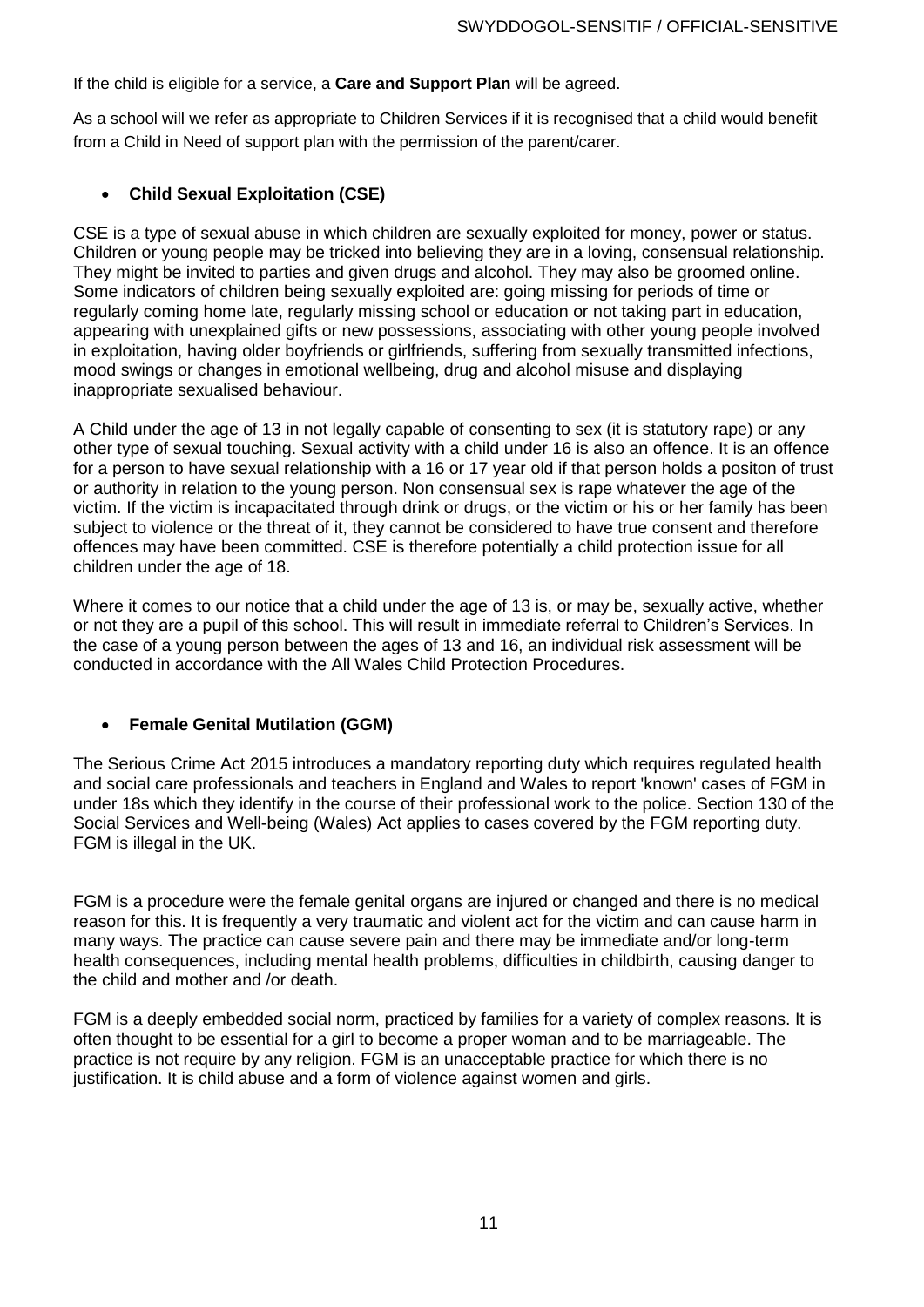# **Youth Produced Sexual Imagery (Sexting)**

Sharing images has become commonplace with the ease of modern technology. Photos and videos can be shared very simply through text messages, email, social media or increasingly via mobile messaging apps, such as Snapchat, WhatsApp or Facebook Messenger.

This increase in the speed and ease of sharing imagery has brought concerns about young people producing and sharing sexual imagery of themselves. This can expose them to risks, particularly if the imagery is shared further, including embarrassment, bullying and increased vulnerability to sexual exploitation. Importantly, producing and sharing sexual images of under-18s is illegal.

Guidance has been produced to support schools, colleges and other educational settings in developing procedures to respond to incidents involving youth produced sexual imagery. It also signposts sources of resources and support. This advice is non-statutory and should be read alongside the Welsh Governments statutory guidance [Keeping Learners Safe](http://learning.gov.wales/resources/browse-all/keeping-learners-safe/?lang=en) and our school will adhere to this guidance when responding to incidents of this nature. (The LA has a model policy that can be used if required)

# **BULLYING**

Our Policy on bullying is set out in a separate document and is reviewed by the governing body.

# **PHYSICAL INTERVENTION**

Our policy on physical intervention is set out in the school's behaviour management.

# **Children Missing Education**

Attendance, absence and exclusions are closely monitored. A child going missing from education is a potential indicator of abuse and neglect, including sexual abuse and sexual exploitation. The DSP will monitor absence and take appropriate action including notifying the local authority and following local procedures, particularly where children go missing on repeated occasions and/or are missing for periods during the school day.

# **EHE- Elective Home Education**

When appropriate we will advise the Local Authority of when children leave our school to be electively home educated at the earliest opportunity via the correct form.

# **Young Carers**

As a school we recognise the needs of young carers in that they can be more vulnerable or placed at risk. We aim to be able to identify young carers and ensure they are supported to help reach their potential with an understanding that staff and volunteers may need to refer into early help services for an assessment of their needs.

# **Forced Marriage**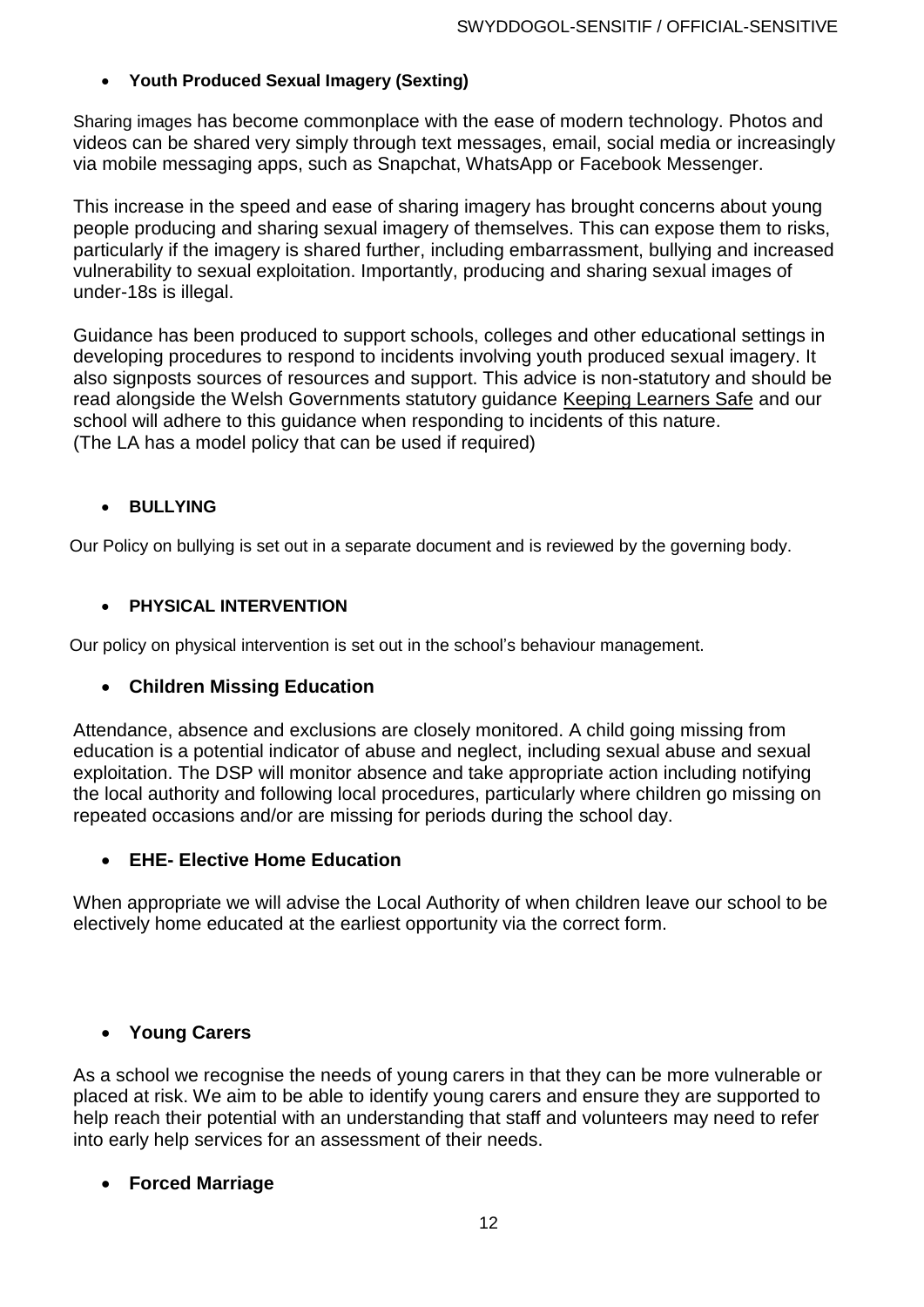The UK Government describe this as taking someone, usually overseas, to force them to marry (whether or not the **forced marriage** takes place) or marrying someone who lacks the mental capacity to consent to the marriage ( Coercion may include physical, psychological, financial, sexual and emotional pressure). It may also involve physical or sexual violence and abuse. However the choice of whether or not to accept the arrangement remains with the prospective spouses. Children may be married at a very young age and well below the age of consent. All staff should be particularly alert to suspicions or concerns raised by a pupil. Since June 2014 forcing someone to marry has become a criminal offence in England and Wales under the Anti-Social Behaviour, Crime and Policing Act 2014*.*

If at any time the school had a concern regarding a child who this may apply too immediate contact will be made with the relevant agencies for guidance and advice.

# **Private Fostering**

A private fostering arrangement is when a child is cared for consecutively for 28 days or longer by someone who is not a member of that child's immediate family. In such a case the local authority should be informed. If the school are aware of such an arrangement being in place they must advise the family that the school have a responsibility to inform the local authority and encourage the family to advise the local authority themselves. Advice or a referral can/will be made to relevant agencies when appropriate.

# **Looked after children**

The most common reason for children becoming looked after is as a result of abuse and/or neglect. Governing bodies should ensure that staff have the skills, knowledge and understanding necessary to keep looked after children safe. Our school has its own designated LAC person. This designated lead will ensure that appropriate staff have the information they need in relation to a child's looked after legal status (whether they are looked after under voluntary arrangements with consent of parents or on an interim or full care order) and contact arrangements with birth parents or those with parental responsibility. They are also responsible for ensuring that they also have information about the child's care arrangements and the levels of authority delegated to the carer by the local authority looking after him/her. The designated children in care lead will have details of the child's social worker. They will have drawn up an individual education plan and the designated LAC lead will attend regular training/briefings regardless of whether there are currently children within the school who are in care.

# **Peer on Peer Abuse**

All staff should be aware that safeguarding issues can manifest themselves via peer on peer abuse. The reasons for this are complex and are often multi-faceted. We understand that we need as a school to have clear mechanisms and procedures in place to identify and report incidents or concerns. We aim to reduce this behaviour and any related incidents with an expectation to eliminate this conduct in the school.

Peer on peer abuse is a Safeguarding concern and will require a discussion with the DSL who will seek advice from agencies and professionals including reference to the safeguarding procedures. This will involve in the first instance having a conversation with relevant agencies, e.g. Police, Social Services and Youth Justice Service. Peer on peer is most likely to include, but may not be limited to: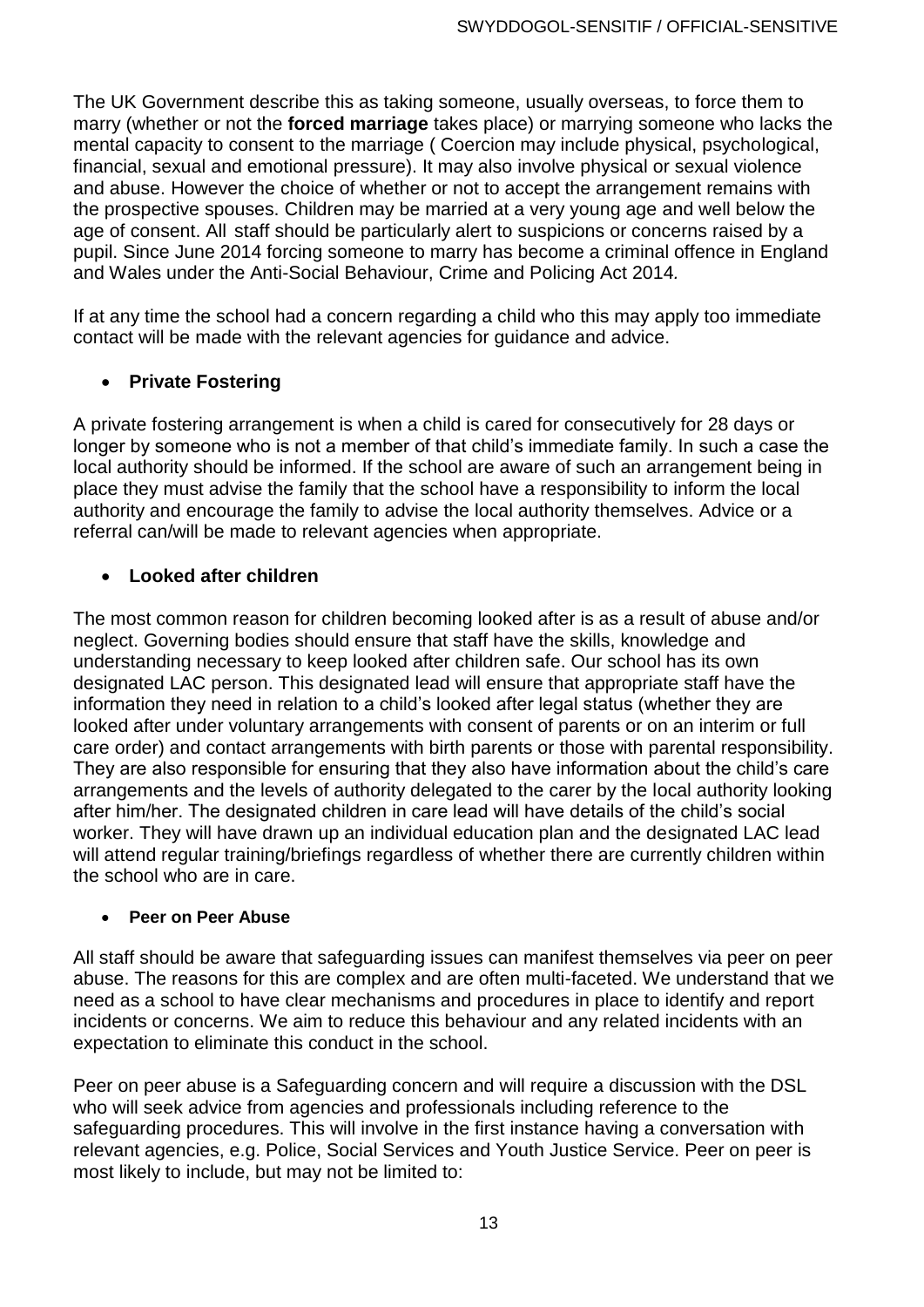□□Language seen as derogatory, demeaning, inflammatory;

□□Bullying, including cyberbullying;

□□Gender based violence

□□sexual assaults and harassment

 $\square$  sexting

We are working hard as a school to be proactive and to challenge this type of abuse. We aim to use approaches in the curriculum to address and tackle peer on peer abuse.

**Signed ……………………………………….(Responsible Governor) Dated …………………………..**

**Signed……………………………………….. (Head Teacher) Dated …………………………………….**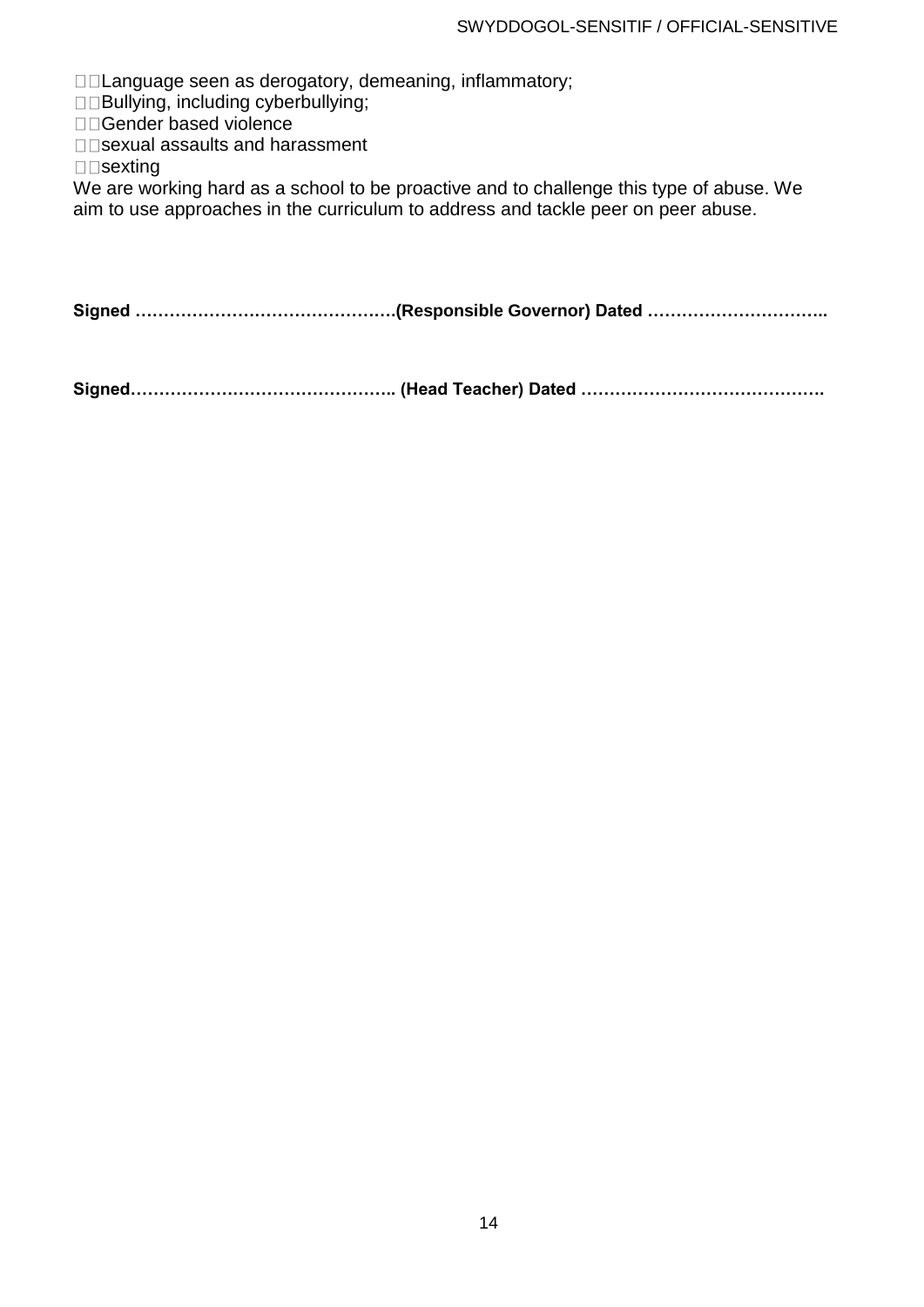### **APPENDIX 1 - Signs of Abuse**

These definitions and indicators are not meant to be definitive, but only serve as a guide to assist you. It is important too, to remember that many children may exhibit some of these indicators at some time, and that the presence of one or more should not be taken as proof that abuse is occurring. There may well be other reasons for changes in behaviour such as a death or the birth of a new baby in the family or relationship problems between parents/carers. In assessing whether indicators are related to abuse or not, Social Services will always want to understand them in relation to the child's development and context.

Abuse and neglect are forms of maltreatment of a child. Somebody may abuse or neglect a child either directly by inflicting harm, or indirectly, by failing to act to prevent harm. Children may be abused in a family or in an institutional or community setting; by those known to them; or, more rarely, by a stranger. They may be abused by an adult or adults, or another child or children. There are four types of child abuse. They are defined in the All Wales Child Protection Procedures and Welsh Government guidance *Safeguarding Children: Working Together Under the Children Act 2004*  as follows:

#### **Physical abuse**

Physical abuse may involve hitting, shaking, throwing, poisoning, burning or scalding, drowning, suffocating, or otherwise causing physical harm to a child. Physical harm may also be caused when a parent or carer fabricates the symptoms of, or deliberately induces, illness in a child.

### **The physical signs of abuse may include:**

- $\triangleright$  unexplained bruising, marks or injuries on any part of the body
- multiple bruises- in clusters, often on the upper arm, outside of the thigh
	- cigarette burns
	- $\triangleright$  human bite marks
	- $\triangleright$  broken bones
	- $\triangleright$  scalds, with upward splash marks
	- $\triangleright$  multiple burns with a clearly demarcated edge.

N.B. Most children will collect cuts and bruises as part of the rough-and-tumble of daily life. Injuries should always be interpreted in light of the child's medical and social history, developmental stage and the explanation given. Most accidental bruises are seen over bony parts of the body, e.g. elbow, knees, shins, and are often on the front of the body. Important indicators of physical abuse are bruises or injuries that are either unexplained or inconsistent with the explanation given, or visible on the 'soft' parts of the body where accidental injuries are unlikely, e g, cheeks, abdomen, back and buttocks.

#### **Changes in behaviour that can also indicate physical abuse:**

- $\triangleright$  fear of parents being approached for an explanation
- $\triangleright$  aggressive behaviour or severe temper outbursts
- $\ge$  flinching when approached or touched<br> $\ge$  reluctance to get changed, for example
- reluctance to get changed, for example in hot weather
- $\triangleright$  depression or withdrawn behaviour
- running away from home.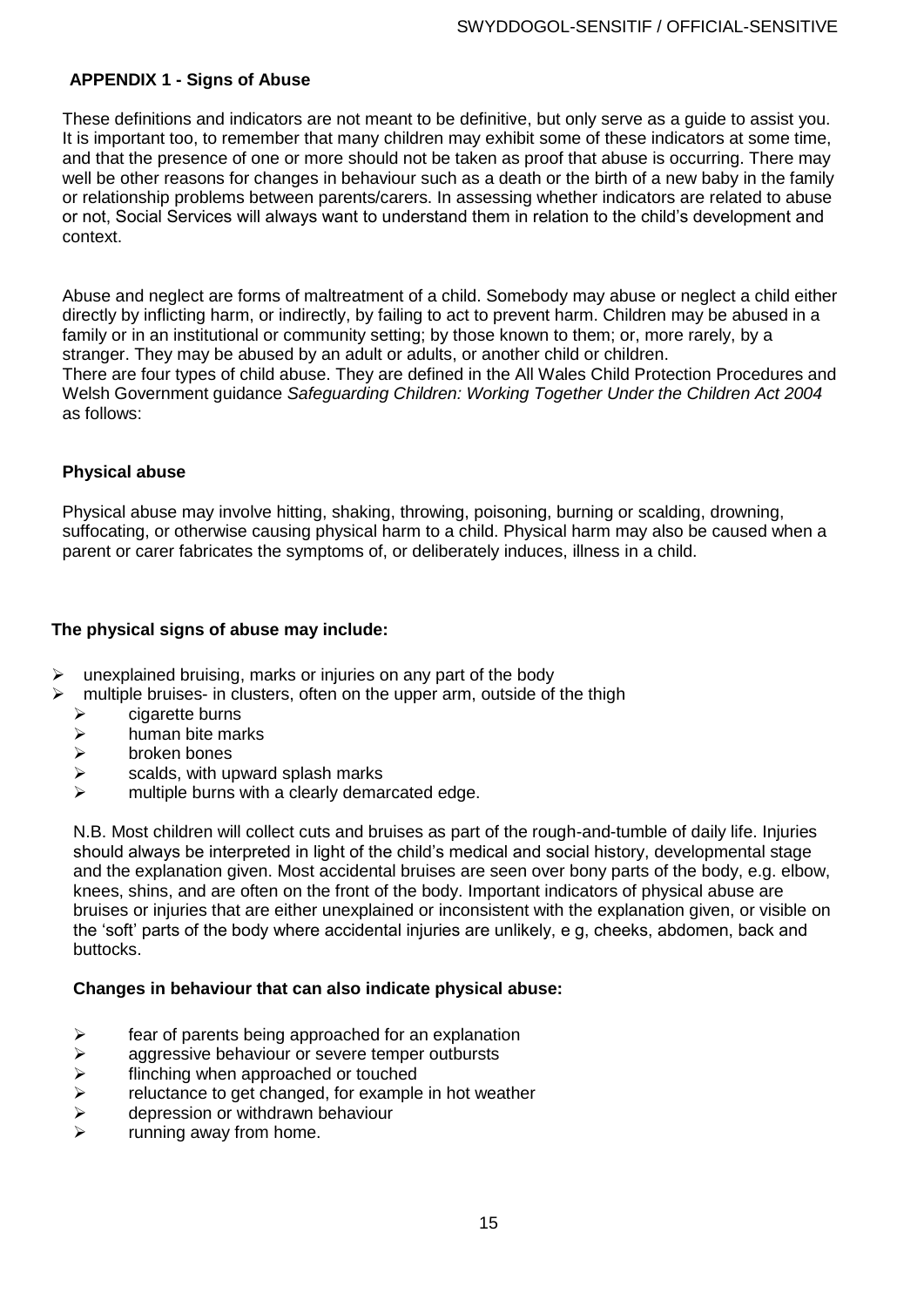# **Emotional Abuse**

Emotional abuse is the persistent emotional maltreatment of a child such as to cause severe and persistent adverse effects on the child's emotional development. It may involve conveying to children that they are worthless or unloved, inadequate, or valued only insofar as they meet the needs of another person. It may feature age or developmentally inappropriate expectations being imposed on children. It may involve causing children frequently to feel frightened or in danger (i.e. living in a domestic abuse environment**)** or the exploitation or corruption of children. Some level of emotional abuse is involved in all types of maltreatment of a child, though it may occur alone.

#### **Changes in behaviour which can indicate emotional abuse include:**

- $\triangleright$  neurotic behaviour e.g. sulking, hair twisting, rocking
- $\triangleright$  being unable to play
- $\triangleright$  fear of making mistakes
- > sudden speech disorders
- $\triangleright$  self-harm
- $\triangleright$  fear of parent being approached regarding their behaviour
- $\triangleright$  developmental delay in terms of emotional progress

#### **Sexual Abuse**

Sexual abuse involves forcing or enticing a child or young person to take part in sexual activities, not necessarily involving a high level of violence, whether or not the child is aware of what is happening. The activities may involve physical contact, including assault by penetration (for example, rape or oral sex) or non-penetrative acts such as masturbation, kissing, rubbing and touching outside of clothing. They may also include non-contact activities, such as involving children in looking at, or in the production of, sexual images, watching sexual activities, encouraging children to behave in sexually inappropriate ways, or grooming a child in preparation for abuse (including via the internet) and through Child Sexual Exploitation.

#### **The physical signs of sexual abuse may include:**

- $\triangleright$  pain or itching in the genital area
- $\triangleright$  bruising or bleeding near genital area
- $\triangleright$  sexually transmitted disease
- $\triangleright$  vaginal discharge or infection
- $\triangleright$  stomach pains discomfort when walking or sitting down
- $\triangleright$  Pregnancy

### **Changes in behaviour which can also indicate sexual abuse include:**

- $\triangleright$  sudden or unexplained changes in behaviour e.g. becoming aggressive or withdrawn
- $\triangleright$  fear of being left with a specific person or group of people
- $\triangleright$  having nightmares
- $\triangleright$  running away from home
- $\triangleright$  sexual knowledge which is beyond their age, or developmental level
- $\triangleright$  sexual drawings or language
- $\triangleright$  bedwetting
- $\triangleright$  eating problems such as overeating or anorexia
- $\triangleright$  self-harm or mutilation, sometimes leading to suicide attempts
- $\triangleright$  saying they have secrets they cannot tell anyone about
- $\triangleright$  substance or drug abuse
- $\triangleright$  suddenly having unexplained sources of money not allowed to have friends (particularly in adolescence)
- $\triangleright$  acting in a sexually explicit way towards adults